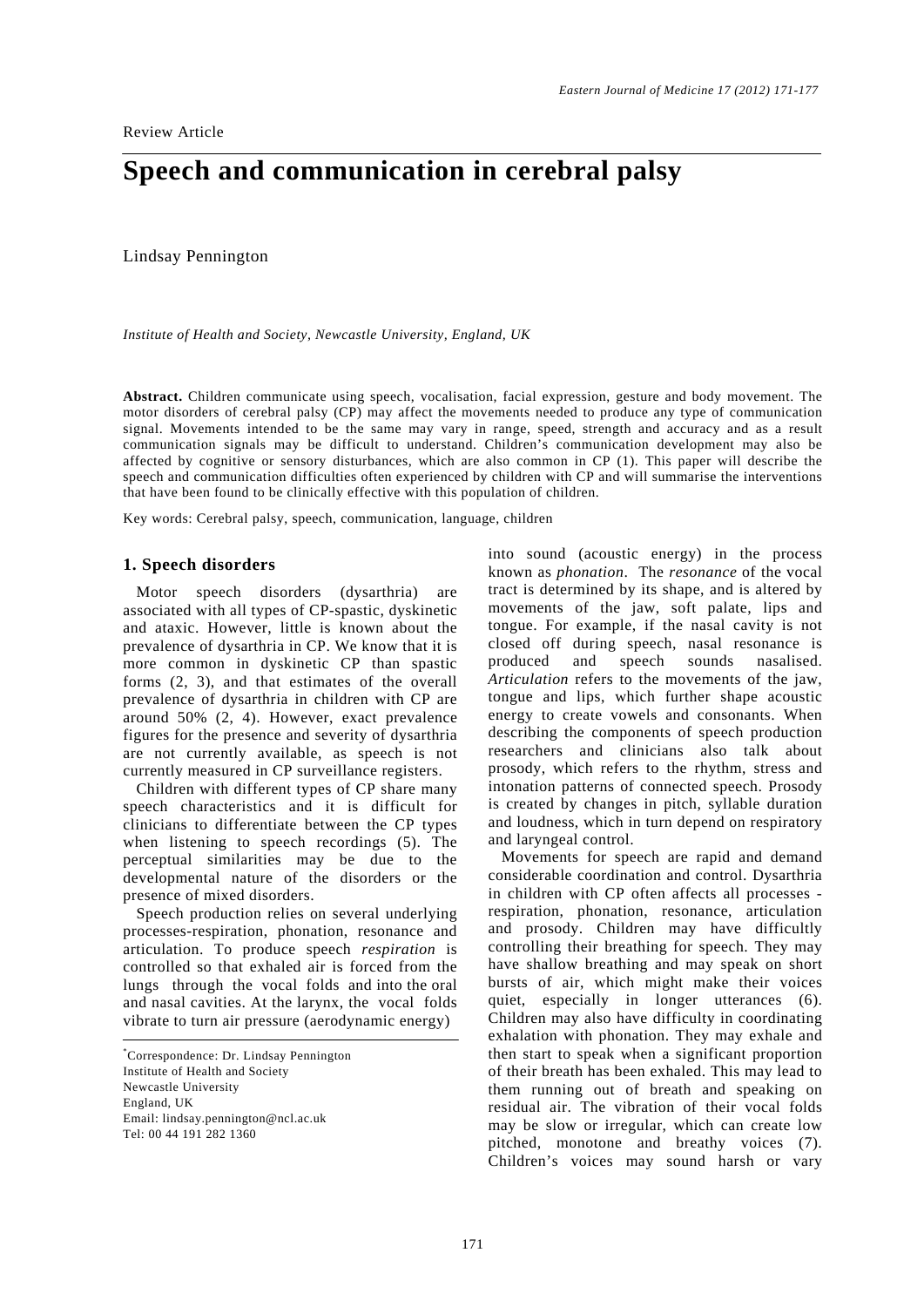rapidly in pitch. Reduced control of the soft palate may lead to speech sounding nasalised, and reduced control of the tongue and lip muscles is evident from reduced range of consonants and vowels that can be produced in speech (8-11). Difficulties in controlling the vocal tract can range from mild, with slight imprecision of speech in words and phrases, to profound, with a complete inability to produce any intelligible speech.

Children with CP and communication difficulties are at risk of lower quality of life and reduced participation (12-14). The aim of speech and language therapy is to help children to communicate effectively and independently in all situations, thereby increasing their access to education and social life. For children with severe or profound disorders speech may not be effective as the main means of communication and alternative and augmentative communication (AAC) systems should be implemented to enable children to express themselves and their ideas clearly. For children with less severe disorders therapy may serve to increase the intelligibility of their speech.

#### **2. Speech intervention**

Research has shown the different motor control needed to produce movements for sucking, chewing and speech (15). Motor learning theory also tells us that motor learning is task specific (16). Therapy to improve speech production should therefore focus on speech, rather than oral exercises that use the same body structures.

 As dysarthria affects all processes involved in speech production, from respiration to articulation, therapy needs to address each of these processes. Clinicians and researchers recommend that intervention focuses on controlling respiratory effort and coordinating exhalation and phonation, as these processes underpin the production of a robust acoustic signal (3,17,18). Treatment for articulation is only advised when other aspects of speech production have been/are being addressed, as imprecise "production of speech sounds (which is the most common perceptual characteristic of dysarthria) is not simply an oral articulatory problem, and is usually the result of laryngeal, velopharyngeal, respiratory and oral articulatory problems" (18). Thus, more precise articulation and improved intelligibility is achieved through developing control of breathing for speech, increasing background effort and slowing speech rate (3,18,19).

Therapy to increase respiratory effort and coordination of exhalation and phonation for the production of loud, clear voice starts with the production of isolated vowels and moves to words and phrases so that children can practice controlling their voice in functional speech. Children are taught to maintain sufficient breath support for words or phrases and to breathe at appropriate points in phrases. For some children this might be between each phrase in a sentence:<br>"The man" "is feeding" "the dog". Other "*is feeding*" "the dog". Other children may be able to produce longer utterances between breaths *"The man is feeding" "the dog"*. Therapy may also include modulating pitch, loudness and timing for prosody (20, 21). As this type of therapy aims to help children to learn new motor behaviours it should follow motor learning principles: therapists should provide frequent feedback to facilitate the production of the target behaviour and then fade feedback once the target has been reached, in order to aid retention; therapy should be given intensively so that children can practise of target behaviours frequently; targets should be randomised in practice, rather single behaviours being practiced repetitively; and children should be given provided with knowledge of their results  $(22-25).$ 

Therapy focusing on breathes support and voice production, which follows the motor learning principles above, has been associated with changes in the ICF levels of body function and activity. Increased lung volume and greater muscular effort (26) have been observed post therapy. Changes to children's voices with reduced fluctuations in pitch and increased volume have also been observed (27, 28). More importantly clinically, however, is change to children's speech intelligibility. For a group of children with mild to severe disorder average increases in intelligibility post therapy of 15% have been observed. For some children with more severe disorders this represented a doubling in the number of words that are understandable in single word and connected speech (21). The above studies suggest that intervention focusing on clear voice production is effective in changing speech and intelligibility in clinical settings. It is now important that research includes measures of change at the ICF participation level, and to investigate if the intervention has a positive impact on children's involvement in social and educational activities and facilitates everyday interaction (29).

Following or in conjunction with therapy to maintain breath support and increase control of the coordination of exhalation and phonation, intervention may also address nasality and articulation. Behavioural therapy for nasality has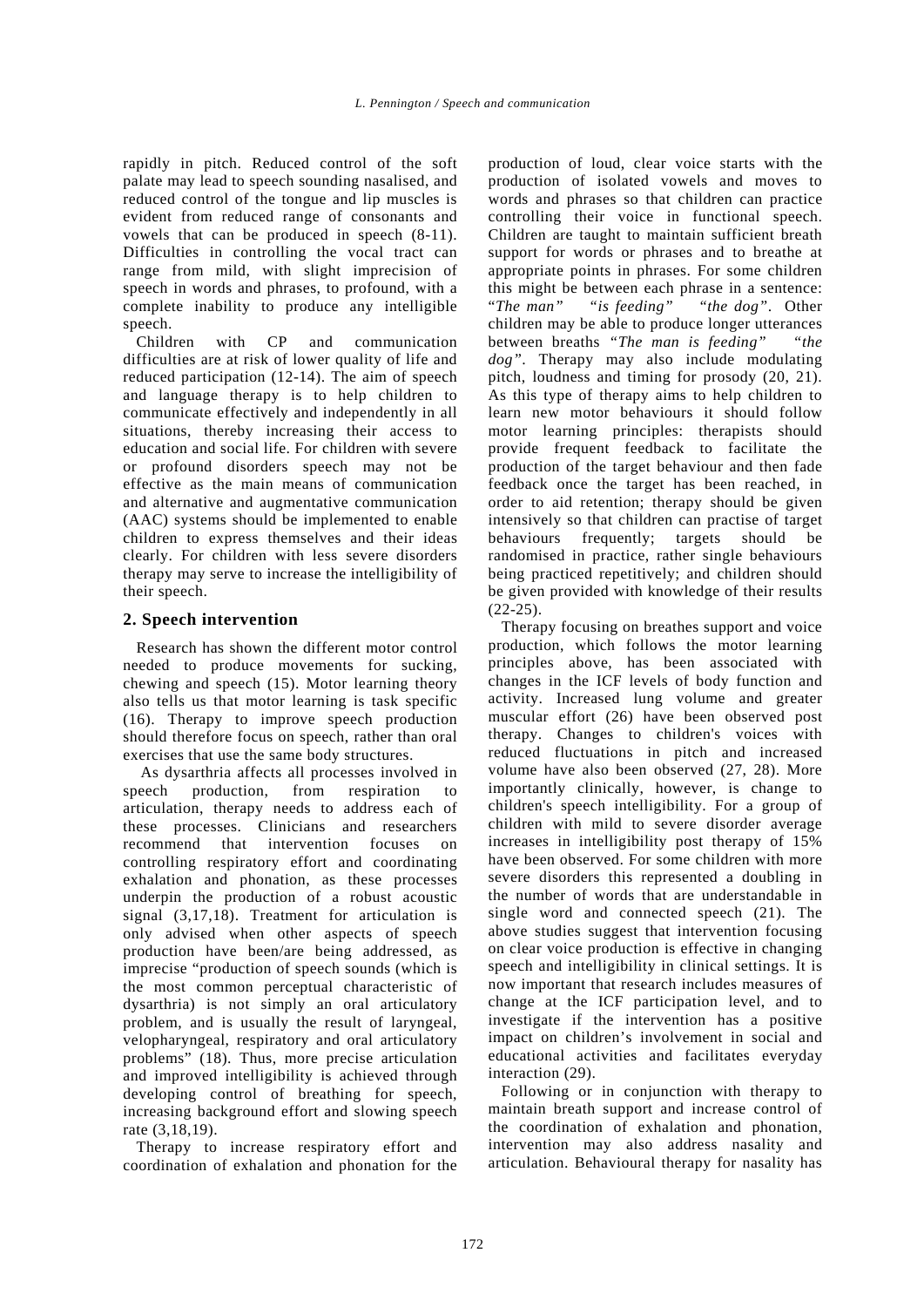been described in text books and includes motor exercises to raise the soft palate and close off the nasal cavities (19). However, there is currently insufficient evidence to evaluate the effectiveness of this type of intervention (30). The fitting of palatal lifts (acrylic prosthetic orthodontic appliances, which extend from the hard to the soft palate to close the velopharynx) has been recommended for some people with CP (30), but is not widely practiced.

Therapy to improve articulation may involve slowing speech rate, which allows children time to make the precise movements for speech sound production (19). Slower rate could be an additional focus of therapy targeting breath support and voice, and may have generalised effect on articulation. However, the effects of rate change have not been addressed specifically for children with CP.

Therapy may also address the production of individual speech sounds. Some children may be able to produce sounds in some but not all places within words. For example, they may be able to produce '*d*' at the end of a word, but may say '*g*' instead of '*d*' at the beginning of words. In these cases therapy may focus of producing contrasting words that begin with'd and '*g*'; e.g. '*gate*' versus '*date*'. If children are not able to make a target sound (usually a consonant) therapy that includes visual feedback may help them to learn to move their lips and tongue to produce the target sound or an approximation of it. Electroplatography (EPG) has been tried with successfully for a child with CP (31), but has not been widely evaluated for this group. EPG involves the fitting of a removable acrylic plate on the hard palate. The plate has electrodes embedded within it. When the tongue touches the electrodes a visual display shows the where contact has been made. Bite blocks, which are small blocks held between the upper and lower teeth to stabilise the jaw, have also been used to help children to learn to move their tongue independently of the jaw to produce speech sounds (32).

Increases in intelligibility associated with therapy may help children communicate solely by speech, or may mean that they need to use AAC systems less frequently to augment verbal communication. In either of these cases, children may become more rapid in their communication exchanges and interaction may proceed more smoothly.

#### **3. Communication**

Communication depends on the sending and receiving of messages between at least two people. Communication signals can be sent using speech, vocalisation, facial expression, gesture and whole body movements. Each of these modes of communication can be affected by the motor disorders of CP as the underlying movements may vary in range, strength, speed and precision. Consequently, children's verbal *and* nonverbal signals may be difficult for their communication with partners to understand. Because CP often results from very early damage to the developing nervous system, communication difficulties may be evident from infancy, and there may never be a time in the child's life when communication follows the usual pattern of development.

Early interaction between parents and infants without motor disorders is positively reinforcing. Nondisabled infants produce communication signals that their parents can interpret and the parents then respond in the manner predicted by the child. For instance, a preverbal infant may look at a toy, reach towards it and vocalise. The parent will watch them associate the child's attention with the object and when they see that the child cannot physically obtain the object and it is given to the child. The children will thus obtain the object they desired and parents will be satisfied that they have acted appropriately (33). Children with motor disorders may also try to reach an object and vocalise. However, due to primitive reflexes they may not be able to reach towards an object and look at it at the same time. Furthermore, they may not be able to coordinate the timings of their movements so that they reach and vocalise at the same time. Communication signals may therefore be difficult for the parents to interpret and they may give the child a different toy. In such an instance the child will not probably appear content and communication will satisfy neither the child nor the parents (34).

To accommodate their child's difficulties and to enable interaction to be completed smoothly and parents may manipulate interaction successfully so that their child has opportunities to produce the communication signals that are intelligible. However, for many children with severe motor disorders intelligible signals may be limited to 'yes', 'no' and requesting objects or activities within view. As a result of this, parents are restricted to asking children closed questions or questions that demand children point to an object nearby. For example, they may hold up a video and then a toy car and ask *'Do you want the video? Or the car?'* Restricted patterns of conversation, in which parents choose topics and ask questions to which children make simple responses, conveying limited information have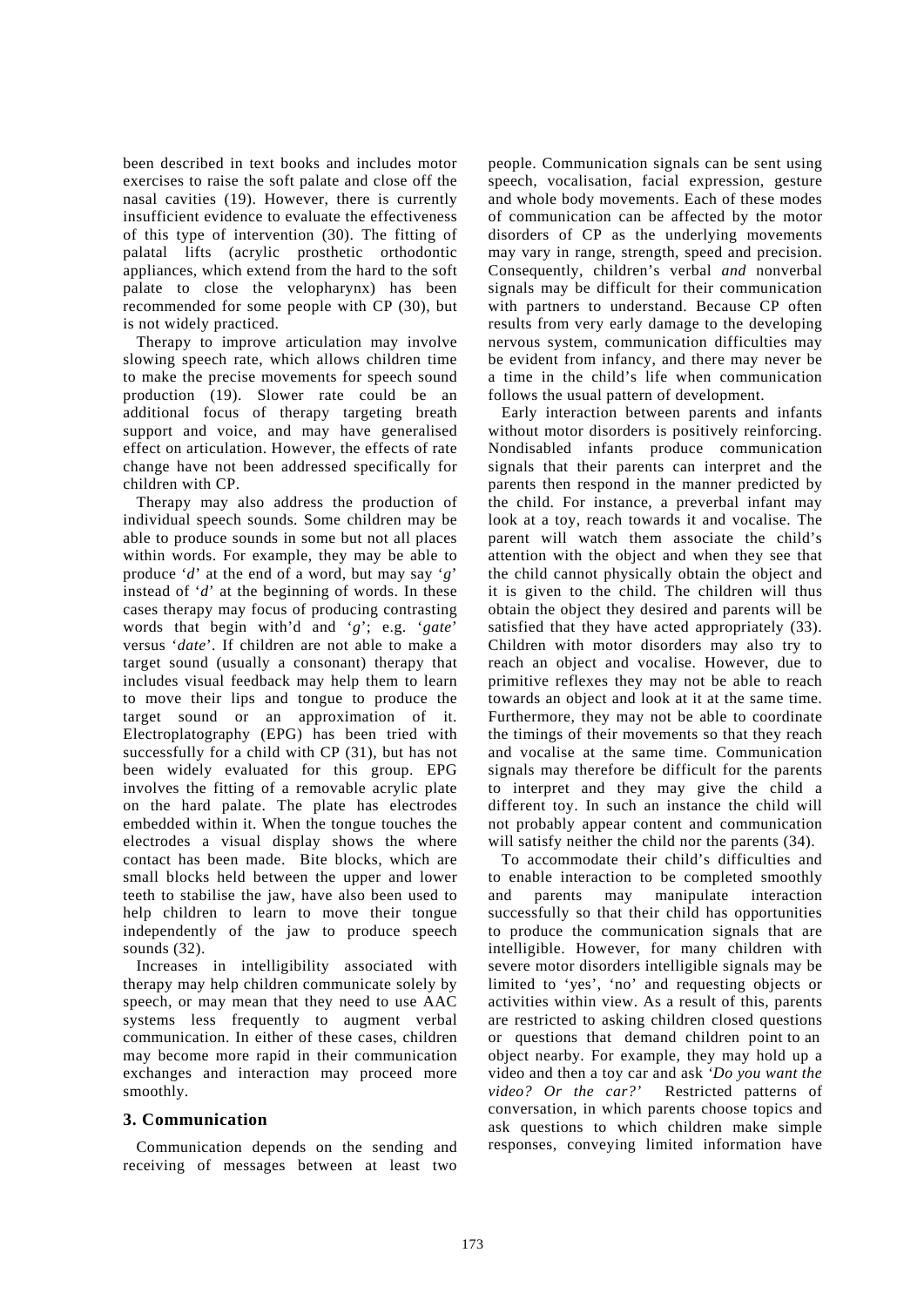been observed for children who vary widely in age and motor disorder severity (35,36).

In addition to their difficulties controlling the movements for communication children with CP may also have cognitive impairments, delayed language development, and sensory impairments (1), which will affect all their processing of spoken language and further delay their expressive communication development.

### **4. Communication intervention**

The goal of communication therapy for children is to become active and independent communicators in all of their daily environments. To do this they need to develop as full a range of communication skills as possible and to have an intelligible means of expressing all their needs and ideas.

By two and a half years of age non-disabled children have usually acquired most of the skills that they need to engage in conversation (37). They take an equal role in interaction, starting about half of all exchanges with their parents, and can negotiate communication breakdown. They use communication to:

- Request attention
- Request objects or actions
- Request information
- Request clarification of a speaker's utterance when they have not heard or not understood
- Provide information / make comments
- Provide clarification by repeating or revising their utterance when they have not been understood
- Signal 'yes' and 'no'
- Express their personality e.g. humour, sarcasm

In early childhood, speech and language therapy assessment should include observation of the child in everyday settings to observe which skills they *regularly* use in conversation and testing of the child through play to investigate which of the above skills they *can* use if given the opportunity to do so. It should also be noted *how* the children convey these communication skills, e.g. by gesture, vocalisation or speech (38, 39).

Skills that are neither elicited through testing nor observed in usual settings may be taught by modelling and behavioural techniques. For example, children may be taught to request objects by eye pointing to them and / or vocalising (40,41). However, not all children may be expected to acquire a full range of the above skills. Some children with intellectual impairments, for example, are able to express only a limited number of simple comments and may not be able to repair conversation by selecting an alternative way of communicating a message.

Skills that are elicited through testing, but not observed in general conversation, can be generalised by changing the communication environment. This will involve training of children's conversation partners, most notably their parents and nursery workers, teachers etc, in order to provide wider communication opportunities for children. Training for conversation partners covers the process of interaction, the importance of letting children lead conversation and directing others in order to help them to become active and independent communicators, and how to encourage children to use individual communication skills. Training can be provided to parents and children on an individual basis (42) or to groups of parents (43). Training has been successful in helping parents to direct interaction less and become more responsive to their children's communication, and has been associated with children taking more turns in conversation, starting more exchanges within interaction and asking more questions and making more statements (42,43). The training programmes can be intensive and demanding in terms of time and commitment for parents. For example, in the Hanen parent programme, it takes two to talk (44) which was investigated by Pennington et al (43). Group is comprised eight sessions over twelve weeks, each session lasting between two to two and half hours. In addition to the group training sessions, three individual home visits are made for this programme to enable therapists to coach the parents in the techniques they have learned in the group sessions. However, the commitment is seen as an acceptable and useful investment in their child's future, as parents continue to use the strategies they learn on the programme as their children grow and communication develops (Pennington and Noble, in press).

Most of the communication skills listed in the bullet points above can be used without language. For example, children may comment on the size of an object by using gesture and they may signal that they have not understood someone by vocalising using falling and rising pitch and looking quizzical. However, the range and complexity of ideas that may be expressed without language can be very limited. Children whose speech is often unintelligible may require augmentative and alternative systems of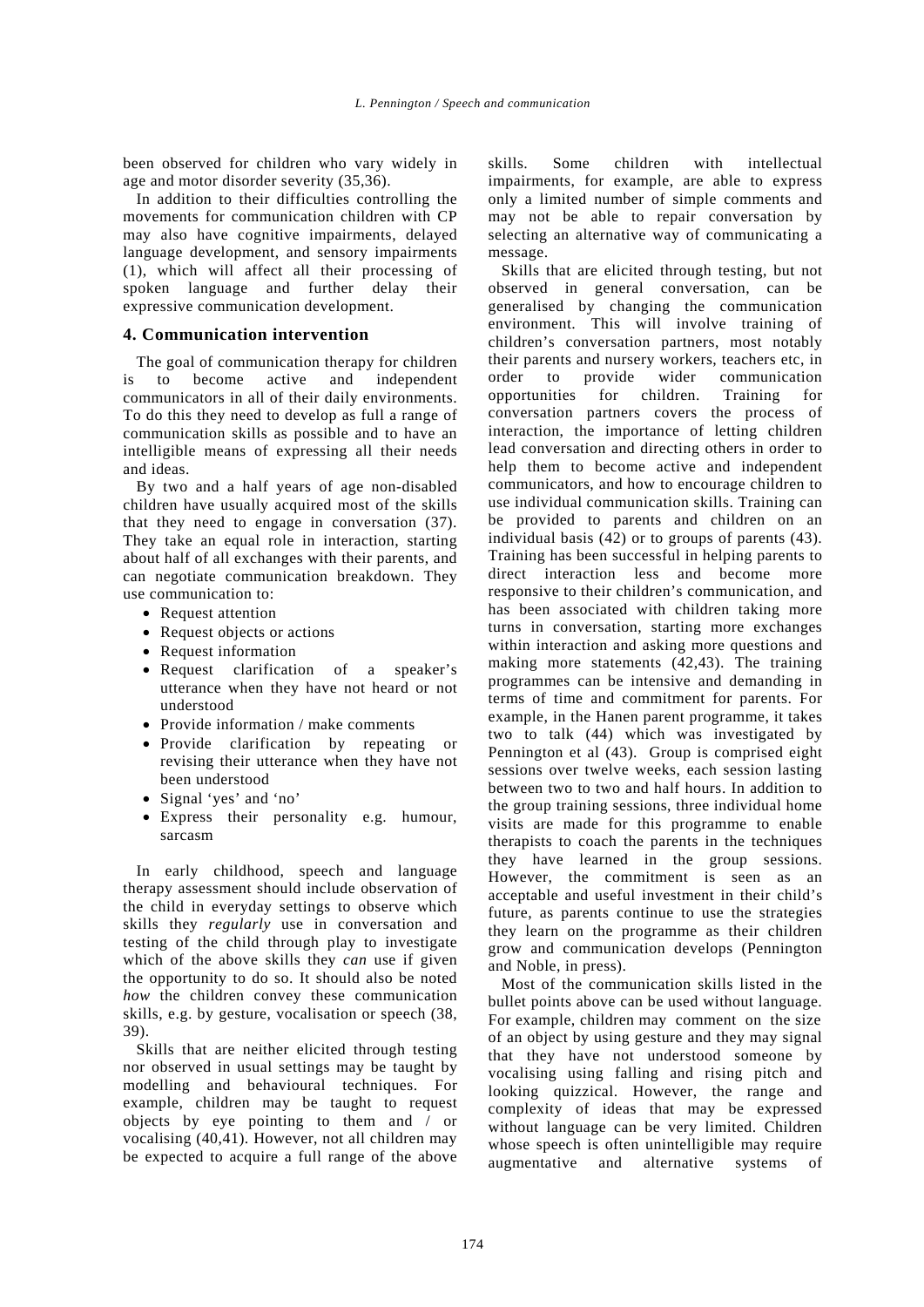communication (AAC) to supplement their natural modes.

The aim of AAC is to provide children all the vocabulary they need to communicate independently. AAC systems are divided into aided – where a separate piece of communication equipment is provided, such as a picture chart or voice out put communication aid - and unaided, where no separate equipment is needed, e.g. sign. Aided systems include objects, photographs, pictures, pictorial symbols, letters and words. Children who require aided AAC usually start with a light tech system, such as a chart or book containing symbols or words etc. They may also benefit from high tech systems which have voice output. There are now many high tech devices available, ranging from a single switch to produce a single message to complex devices storing thousands of words and phrases which can be built up into sentences. The choice of system is dependent on children's physical, cognitive and sensory skills (45), and it is important that the AAC system is provided appropriately for the child's developmental level.

AAC systems will be usually new to children's parents, family and teachers as well as the children themselves. Like early communication therapy, AAC intervention needs to involve both the children and their conversation partners. Children need to be taught how to access the vocabulary in their new systems and produce words and phrases at the appropriate points in conversation. Conversation partners need to be taught how to incorporate the system into spoken interaction, how to model its use in conversation, where words/phrases are located in aided systems, and how to add words and phrases to allow children to keep abreast of changing vocabulary needs. Detailed discussion of the implementation of AAC is beyond the scope of this paper but can be found in many excellent text books (e.g.(46-49).

It should also be remembered that communication is a highly emotive issue for parents and the introduction of technology to supplement communication may not be always welcomed initially (Pennington and Noble, in press). However, there is now a body of evidence to support the introduction of AAC and to suggest that AAC may facilitate speech rather than hinder its development (50, 51), which may allay some parents' fears. Furthermore, research involving parents and users of AAC systems also suggests that a family centred model of intervention, with AAC systems provided to meet the specific communication needs as expressed by parents and familiar caregivers, may increase acceptability and adoption of new communication systems so that children can truly express all their ideas effectively and take a full and active role in all areas of their lives (52,53).

# **5. Conclusion**

Children with CP have specific but varied communication difficulties which require an individualised approach to intervention. Difficulties may range from mild speech disorder to profound difficulty controlling any movements for verbal or nonverbal communication and severe language delay. The aim of all speech and language therapy should be help children develop as a full a range of communication skills as possible and to be able to express their ideas intelligibly. Depending on the severity of children's motor difficulties and other accompanying disturbances intervention may focus on the teaching of individual communication skills, speech production or on the provision of AAC to supplement children's natural forms of communication. As communication involves at least two people, it is important that therapy involves not only the children with CP but also their parents and other frequent communication partners if children are to become active and independent communicators in all of their daily environments.

# **Acknowledgements**

Lindsay Pennington holds a National Institute of Health Research Career Development Fellowship. This report is independent research arising from a Career Development Fellowship supported by the National Institute for Health Research. The views expressed in this publication are those of the author(s) and not necessarily those of the NHS, the National Institute for Health Research or the Department of Health.

#### **References**

- 1. Rosenbaum P, Paneth N, Leviton A, et al. A report: the definition and classification of cerebral palsy April 2006. Dev Med Child Neurol Suppl 2007; 109: 8-14.
- 2. Bax M, Tydeman C, Flodmark O. Clinical and MRI correlates of cerebral palsy: the European Cerebral Palsy Study. JAMA 2006; 296: 1602-1608.
- 3. Love RJ, Childhood motor speech disability, Boston: Allyn & Bacon 1992.
- 4. Kennes J, Rosenbaum P, Hanna SE, et al. Health status of school-aged children with cerebral palsy: information from a population-based sample. Dev Med Child Neurol 2002; 44: 240-247.
- 5. Workinger MS, Kent RD. Perceptual analysis of the dysarthrias in children with athetoid and spastic cerebral palsy, in Dysarthria and apraxia of speech: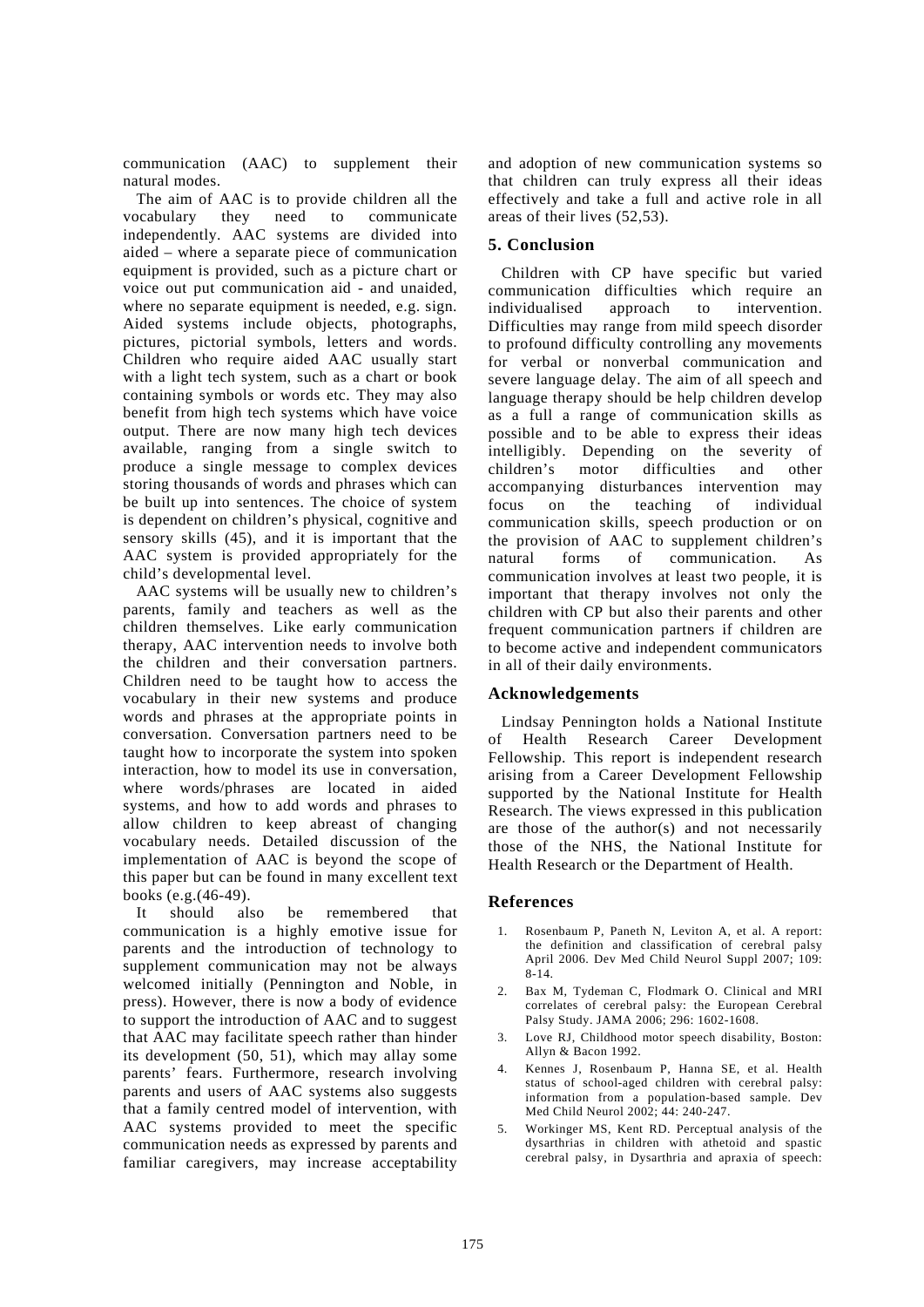perspectives on management, C.A. Moore, K.M. Yorkston, and D.R. Beukelman, Editors. Paul Brookes: Baltimore 1991p. 109-126.

- 6. Solomon NP, Charron S. Speech breathing in ablebodied children and children with cerebral palsy: A review of the literature and implications for clinical intervention. American Journal of Speech-Language Pathology 1998; 7: 61-78.
- 7. Patel R. Acoustic characteristics of the questionstatement contrast in severe dysarthria due to cerebral palsy. J Speech Lang Hear Res 2003; 46: 1401-1415.
- 8. Ansel BM, Kent RD. Acoustic-phonetic contrasts and intelligibility in the dysarthria associated with mixed cerebral palsy. J Speech Hear Res 1992; 35: 296-308.
- 9. Platt LJ, Andrews G, Young M, Quinn PT. Dysarthria of adult cerebral palsy: I. Intelligibility and articulatory impairment. J Speech Hear Res 1980; 23: 28-40.
- 10. Platt LJ, Andrews G, Howie PM. Dysarthria of adult cerebral palsy: II. Phonemic analysis of articulation errors. J Speech Hear Res 1980; 23: 41-55.
- 11. Kent RD, Netsell R. Articulatory abnormalities in athetoid cerebral palsy. Journal of Speech and Hearing Disorders 1978; 43: 353-373.
- 12. Dickinson HO, Parkinson KN, Ravens-Sieberer U, et al. Self-reported quality of life of 8-12-year-old children with cerebral palsy: a cross-sectional European study. Lancet 2007; 369: 2171-2178.
- 13. Arnaud C, White-Koning M, Michelsen SI, et al. Parent-reported quality of life of children with cerebral palsy in Europe. Pediatrics 2008; 121: 54-64.
- 14. Fauconnier J, Dickinson HO, Beckung E, et al. Participation in life situations of 8-12 year old children with cerebral palsy: cross sectional European study. BMJ 2009; 338: 1458.
- 15. Wilson EM, Green JR, Yunusova Y, Moore CA. Task specificity in early oral motor development. Semin Speech Lang 2008; 29: 257-266.
- 16. Schmidt RA, Lee TD. Motor Control and Learning: A Behavioral Emphasis. 4th ed 2005, Leeds: Human Kinetics Europe Ltd.
- 17. Hodge MM, Wellman L. Management of dysarthria in children, in Clinical management of motor speech disorders in childhood, A.J. Caruso and E. Strand, Editors Thieme: New York 1999p. 209-280.
- 18. Strand EA. Treatment of motor speech disorders in children. Seminars in Speech and Language 1995; 16**:**  126-139.
- 19. Yorkston KM. Management of motor speech disorders in chidlren and adults Austin: Pro-ed. 1999.
- 20. Pennington L, Smallman CE, Farrier F. Intensive dysarthria therapy for older children with cerebral palsy: findings from six cases. Child Language Teaching & Therapy 2006; 22: 255-273.
- 21. Pennington L. Speech and language therapy for older children with cerebral palsy: a systems approach. Developmental Medicine & Child Neurology, 2009. Published Online: Sep 16 2009 4:48AM; DOI: 10.1111/j.1469-8749.2009.03366.x.
- 22. Schmidt RA, Wulf G. Continuous concurrent feedback degrades skill learning: implications for training and simulation. Hum Factors 1997; 39: 509-525.
- 23. Shea CH, Lai Q, Wright DL, Immink M, Black C. Consistent and variable practice conditions: effects on relative and absolute timing. J Mot Behav 2001; 33: 139-152.
- 24. Wulf G, Lee TD, Schmidt RA. Reducing Knowledge of Results About Relative Versus Absolute Timing: Differential Effects on Learning. J Mot Behav 1994; 26: 362-369.
- 25. Wulf G, Shea JB, Rice M. Type of KR and KR frequency effects on motor learning. Journal of Human Movement Science 1996; 30: 1-18.
- 26. Boliek C. Changes in trunk muscle activation and respiratory kinematics during speech following intensive voice treatment (LSVT-Loud) for chidlren with spastic cerebral palsy, in Motor Disorders Symposium 2009 Paris.
- 27. Fox CM, Boliek C, Ramig LO, et al. Intensive voice treatment (LSVTR LOUD) for children with spastic cerebral palsy. Movement Disorders 2008; 23: 378.
- 28. Robson S. Associations between speech intelligibility of children with cerebral palsy and the loudness and clarity of their voice, in Royal College of Speech and Language Therapists Conference 2008, London.
- 29. Hidecker MJC. Building the evidence for communication interventions. Developmental Medicine & Child Neurology 2009.
- 30. Yorkston KM. Evidence-based practice guidelines for dysarthria: management of velopharyngeal function. Journal of Medical Speech-Language Pathology 2001; 9: 257-273.
- 31. Gibbon FE, Wood SE. Using electropalatography (EPG) to diagnose and treat articulation disorders associated with mild cerebral palsy: a case study. Clin Linguist Phon 2003; 17: 365-374.
- 32. Hodge MM. Interventions for children with developmental dysarthria, in Treatment of speech sound disorders in children, L. Williams, R. McCauley, and S. MacLeod, Editors. 2010, Brookes Ltd: Baltimore, MD.
- 33. Dunst CJ. Infant learning: A cognitive-linguistic intervention strategy. 1982, Hingham, MA: Teaching Resources Corp.
- 34. Pennington L, McConachie H. Mother-child interaction revisited: communication with nonspeaking physically disabled children. Int J Lang Commun Disord 1999; 34: 391-416.
- 35. Pennington L, McConachie H. Interaction between children with cerebral palsy and their mothers: the effects of speech intelligibility. Int J Lang Commun Disord 2001; 36: 371-393.
- 36. Dahlgren-Sandberg A, Liliedahl M. Patterns in early interaction between young preschool children with severe speech and physical impairments and their parents. Child Language Teaching and Therapy 2008; 24: 9-30.
- 37. Clarke-Stewart KA, Hevey CM. Longitudinal relations in repeated observations of mother-child interaction between 1 and 2 1/2 years. Developmental Psychology 1981; 17: 127-145.
- 38. Pennington L. Assessing the communication skills of children with cerebral palsy: does speech intelligibility make a difference? Child Language Teaching & Therapy 1999; 15: 159-169.
- 39. McConachie H, Ciccognani A. "What's in the box?" Assessing physically disabled children's communication skills. Child Language Teaching and Therapy 1995; 11: 253-263.
- Schlosser RW, Sigafoos J. Selecting graphic symbols for an initial request lexicon: An integretive review. Augmentative and Alternative Communication 2002; 18: 102-123.